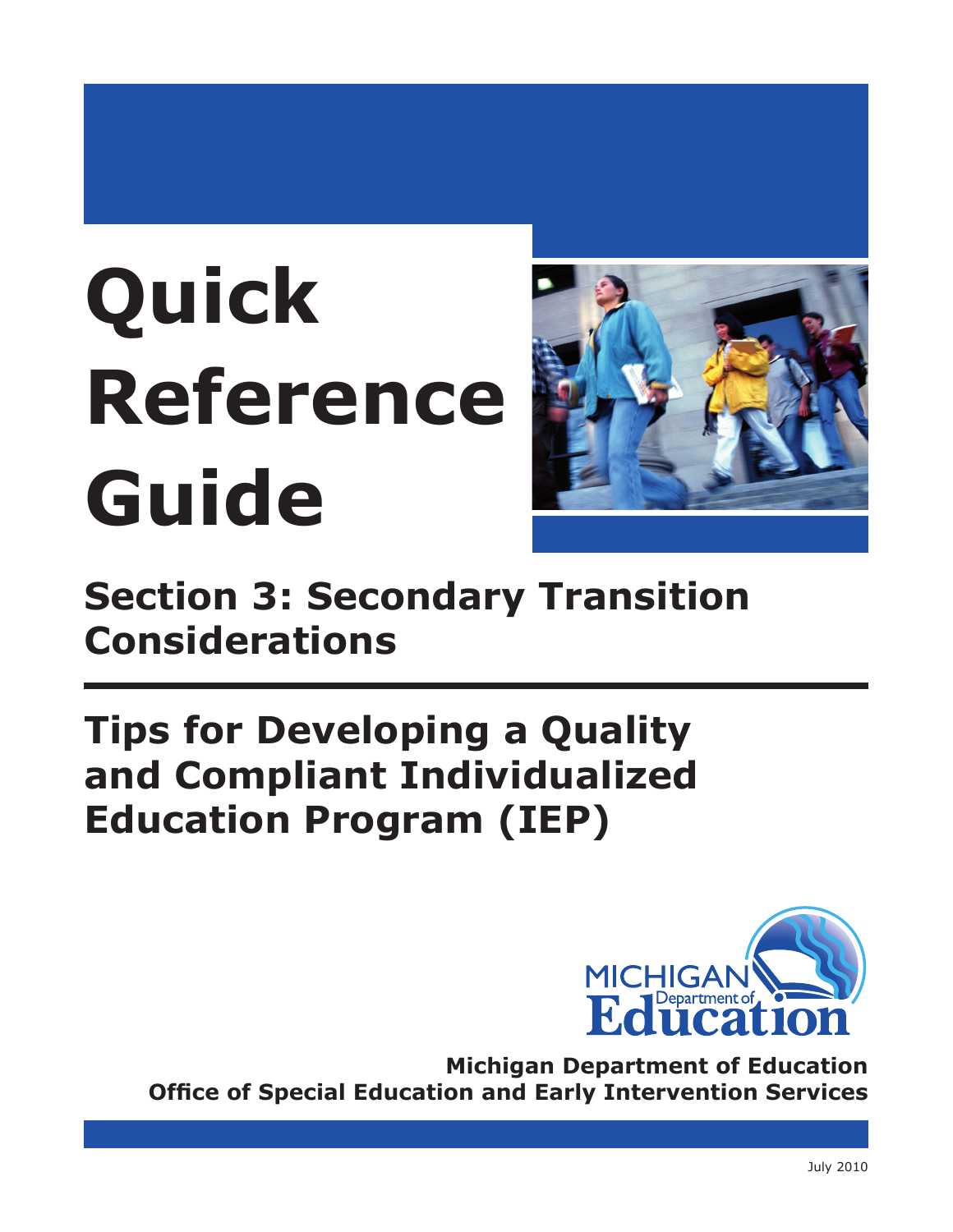**The purpose of the Secondary Transition Considerations section is to consider the student's strengths and areas of need to help plan and prepare the student for adult life. Proper planning and preparation positively influence the likelihood of graduation and promote successful outcomes.** 

**This section is designed to capture aspects of transition services that are not addressed elsewhere in the Individualized Education Program (IEP). Transition services are addressed throughout various sections of the IEP. There is no one section that encompasses all transition services.**

# *Section 3*  **Secondary Transition Considerations**

Secondary transition services are required to be in effect when the student turns 16. IEP teams are recommended to consider<br>secondary transition services at a younger age if appropriate. Secondary transition considerations

"Secondary transition services are required to be in effect when the student turns 16. IEP teams are recommended to consider secondary transition services at a younger age if appropriate. Secondary transition considerations must be updated annually thereafter."

Transition services are required to be *in effect* by the time the student turns 16. Therefore, decisions about transition services must be made *before* the student turns 16 to ensure the services will be *in effect* by age 16. **[§ 300.320(b)]**



*Student's Postsecondary Goals (Vision):* This section is directly related to Section 2 of the IEP, the Present Level of Academic Achievement and Functional Performance (see Quick Reference Guide, Section 2).

The student's postsecondary goals (collectively, the student's vision) are to be aligned with the information documented in the present level. Secondary transition assessments and strengths from the present level can help guide the IEP team to develop appropriate, measurable postsecondary goals for the student. **[300.320(b)(1)]**

# $\Box$  The student was invited

to the IEP team meeting (documented in Section 1: Demographic Information).

**Checklist**

- $\Box$  Consent from the parent to invite an outside agency representative to attend the IEP meeting on behalf of a student who is of secondary transition age is on file (documented in Section 1: Demographic Information).
- $\Box$  Postsecondary goals (vision) were documented.
- $\Box$  The Educational Development Plan (EDP) and transition assessment results were used as data sources.
- $\Box$  Student strengths identified in the present level were factored into secondary transition considerations.
- $\Box$  Student needs identified in the present level were factored into secondary transition considerations.
- $\Box$  Decisions were based on student preferences, interests, and choices.
- $\Box$  The student's course of study as it relates to his or her postsecondary goals is identified.
- $\Box$  The identified goals are measurable and related to training, education, employment, and independent living skills (if appropriate). The annual goal(s) support the student's eventual attainment of his or her postsecondary vision.
- $\Box$  The anticipated graduation or exit date is identified.

**Section 3: Secondary Transition Considerations 1**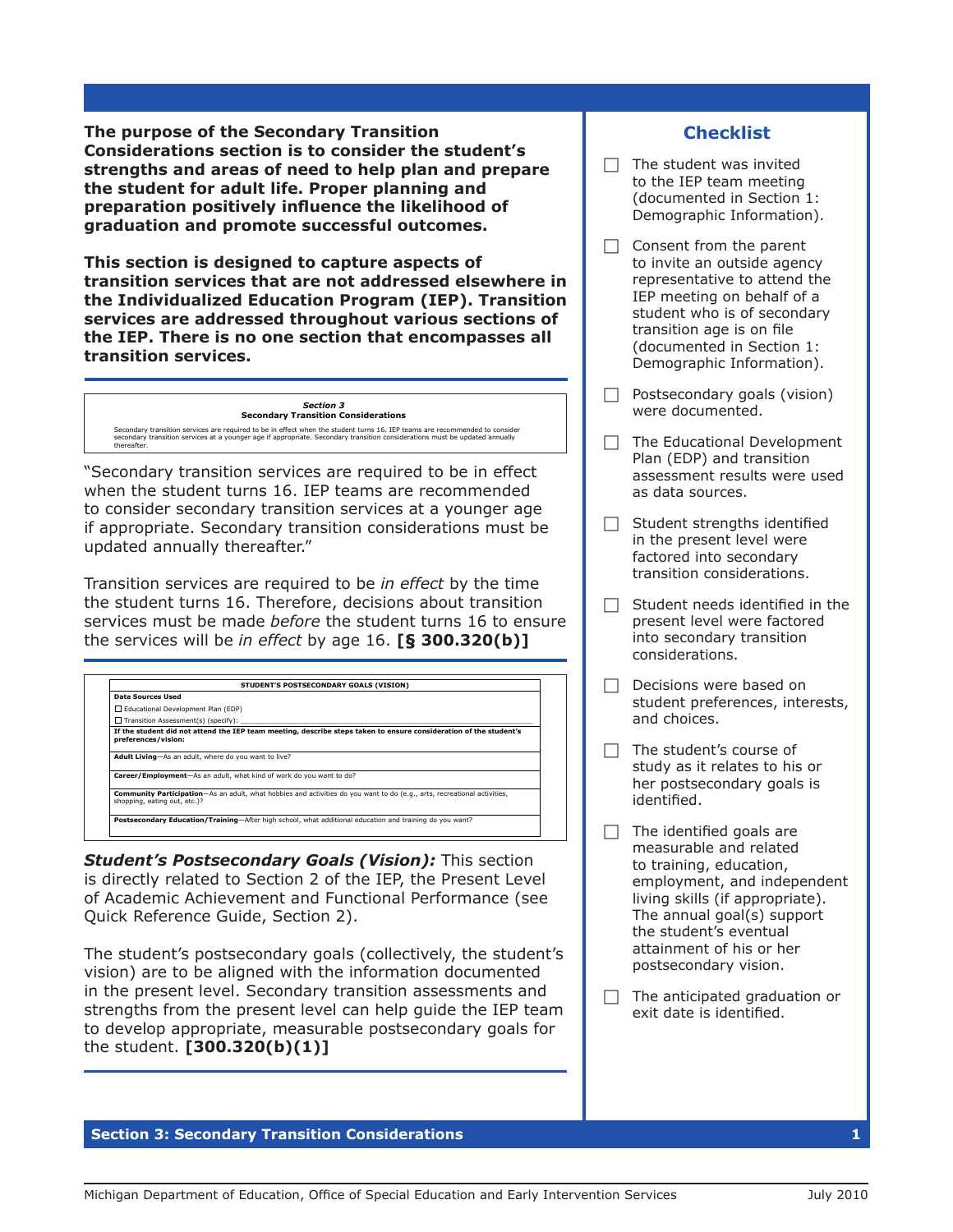|               |                                                                                                                                                                                                                                | PLANNING/COMMUNITY SECONDARY TRANSITION SERVICES                                                                                                                                                                              |
|---------------|--------------------------------------------------------------------------------------------------------------------------------------------------------------------------------------------------------------------------------|-------------------------------------------------------------------------------------------------------------------------------------------------------------------------------------------------------------------------------|
|               | Identify the responsible agency/other for each activity for the needed service.                                                                                                                                                | Needed Service Related to the Student's Strengths, Postsecondary Goals, and Present Level<br>Identify the service needed in at least one of the six areas below. Include the coordinated activity/activities for the service. |
|               | <b>Instruction</b>                                                                                                                                                                                                             |                                                                                                                                                                                                                               |
|               |                                                                                                                                                                                                                                |                                                                                                                                                                                                                               |
|               |                                                                                                                                                                                                                                | Responsible agency/other:                                                                                                                                                                                                     |
|               | Activity:                                                                                                                                                                                                                      | Responsible agency/other:                                                                                                                                                                                                     |
|               | Activity:                                                                                                                                                                                                                      | Responsible agency/other:                                                                                                                                                                                                     |
|               | Considered, not needed (explain):                                                                                                                                                                                              |                                                                                                                                                                                                                               |
|               | <b>Community Experiences</b>                                                                                                                                                                                                   |                                                                                                                                                                                                                               |
|               | Service: The Service of the Service of the Service of the Service of the Service of the Service of the Service                                                                                                                 |                                                                                                                                                                                                                               |
|               | Activity: Activity:                                                                                                                                                                                                            | Responsible agency/other:                                                                                                                                                                                                     |
|               | Activity: Activity:                                                                                                                                                                                                            | Responsible agency/other:                                                                                                                                                                                                     |
| Consider      | Activity:                                                                                                                                                                                                                      | Responsible agency/other:                                                                                                                                                                                                     |
| Must          | Considered, not needed (explain):                                                                                                                                                                                              |                                                                                                                                                                                                                               |
| Team          | <b>Development of Employment</b>                                                                                                                                                                                               |                                                                                                                                                                                                                               |
|               |                                                                                                                                                                                                                                |                                                                                                                                                                                                                               |
|               |                                                                                                                                                                                                                                | Responsible agency/other:                                                                                                                                                                                                     |
| <b>C</b>      | Activity: Activity:                                                                                                                                                                                                            | Responsible agency/other:<br>the control of the control of the control of                                                                                                                                                     |
|               | Activity:                                                                                                                                                                                                                      | Responsible agency/other:                                                                                                                                                                                                     |
|               | □ Considered, not needed (explain):                                                                                                                                                                                            |                                                                                                                                                                                                                               |
|               | <b>Other Post-School Adult Living Objectives</b>                                                                                                                                                                               | Expected completion date: ___                                                                                                                                                                                                 |
|               | Service:                                                                                                                                                                                                                       |                                                                                                                                                                                                                               |
|               |                                                                                                                                                                                                                                | Responsible agency/other:                                                                                                                                                                                                     |
|               |                                                                                                                                                                                                                                | Responsible agency/other:                                                                                                                                                                                                     |
|               | Activity:                                                                                                                                                                                                                      | Responsible agency/other:                                                                                                                                                                                                     |
|               | □ Considered, not needed (explain):                                                                                                                                                                                            |                                                                                                                                                                                                                               |
|               |                                                                                                                                                                                                                                | Planning/Community Secondary Transition Services continues on next page                                                                                                                                                       |
|               |                                                                                                                                                                                                                                | PLANNING/COMMUNITY SECONDARY TRANSITION SERVICES continued                                                                                                                                                                    |
|               | <b>Acquisition of Daily Living Skills</b>                                                                                                                                                                                      | Expected completion date: ____________                                                                                                                                                                                        |
|               |                                                                                                                                                                                                                                |                                                                                                                                                                                                                               |
| Appropriate   |                                                                                                                                                                                                                                | Responsible agency/other:                                                                                                                                                                                                     |
|               |                                                                                                                                                                                                                                | Responsible agency/other:                                                                                                                                                                                                     |
|               | Activity:                                                                                                                                                                                                                      |                                                                                                                                                                                                                               |
|               | $\Box$ Considered, not needed (explain):                                                                                                                                                                                       |                                                                                                                                                                                                                               |
| Consider When | <b>Functional Vocational Evaluation</b>                                                                                                                                                                                        |                                                                                                                                                                                                                               |
|               | Service: The contract of the contract of the contract of the contract of the contract of the contract of the contract of the contract of the contract of the contract of the contract of the contract of the contract of the c |                                                                                                                                                                                                                               |
|               |                                                                                                                                                                                                                                | Responsible agency/other:                                                                                                                                                                                                     |
|               |                                                                                                                                                                                                                                |                                                                                                                                                                                                                               |
|               |                                                                                                                                                                                                                                | Responsible agency/other:                                                                                                                                                                                                     |

*Planning/Community Secondary Transition Services:*  Services and supports that help the student achieve his or her adult-life goals are collectively called "transition services." Secondary transition services are designed to be part of a results-oriented process. **[§ 300.320(b)(2)]**

After identifying an area of need (using the present level section as a data source), the IEP team determines if the area of need is either a learning need, or a planning/ community service or activity-related need.

Learning needs are generally addressed by transition services provided by the district and are considered the student's course of study. These transition services are addressed in other sections of the IEP (such as goals and/or supplementary aids and supports) and therefore might not be addressed in this section.

Planning/community service or activity-related needs are typically addressed in this section of the IEP form. The areas for consideration in this section are meant to facilitate movement from school to post-school activities. If an area is considered but not needed, provide an evidence-based/

*Planning/Community Secondary Transition Services continues on next page* 

**Section 3: Secondary Transition Considerations 2**

## **Resources**

*• Michigan Administrative Rules for Special Education* (MARSE)

[www.michigan.gov/](http://www.michigan.gov/documents/mde/MARSE-April09_274156_7.pdf) [documents/mde/MARSE-](http://www.michigan.gov/documents/mde/MARSE-April09_274156_7.pdf)[April09\\_274156\\_7.pd](http://www.michigan.gov/documents/mde/MARSE-April09_274156_7.pdf)f

*• Individuals with Disabilities Education Act* (IDEA, Federal Regulations)

[http://idea.ed.gov](http://idea.ed.gov/explore/view/p/%2Croot%2Cregs%2C)

*• A Seven-Step Process to Creating Standards-Based IEPs*

[www.cenmi.org/documents/](www.cenmi.org/documents/sevensteps.pdf) [sevensteps.pd](www.cenmi.org/documents/sevensteps.pdf)f

- Michigan Transition Outcomes Project (MI-TOP) <http://mi-top.cenmi.org>
- Michigan Transition Services Association (MTSA) [www.michigantsa.co](www.michigantsa.com)m

• National Secondary Transition Technical Assistance Center

<www.nsttac.org>

(NSTTAC)

• [State Performance Plan](www.nsttac.org)  [\(SPP\) Indicator 13 Resources](www.nsttac.org)  [\(includes SPP 13 checklist\)](www.nsttac.org)

[http://mi-top.cenmi.org/](http://mi-top.cenmi.org/Resources/SPP13.aspx) [Resources/SPP13.aspx](http://mi-top.cenmi.org/Resources/SPP13.aspx)

• Transition Assessment Resources

> [http://mi-top.cenmi.org/](http://mi-top.cenmi.org/Portals/7/Documents/transition_assessment_resources.pdf) [Portals/7/Documents/](http://mi-top.cenmi.org/Portals/7/Documents/transition_assessment_resources.pdf) transition\_assessment [resources.pd](http://mi-top.cenmi.org/Portals/7/Documents/transition_assessment_resources.pdf)f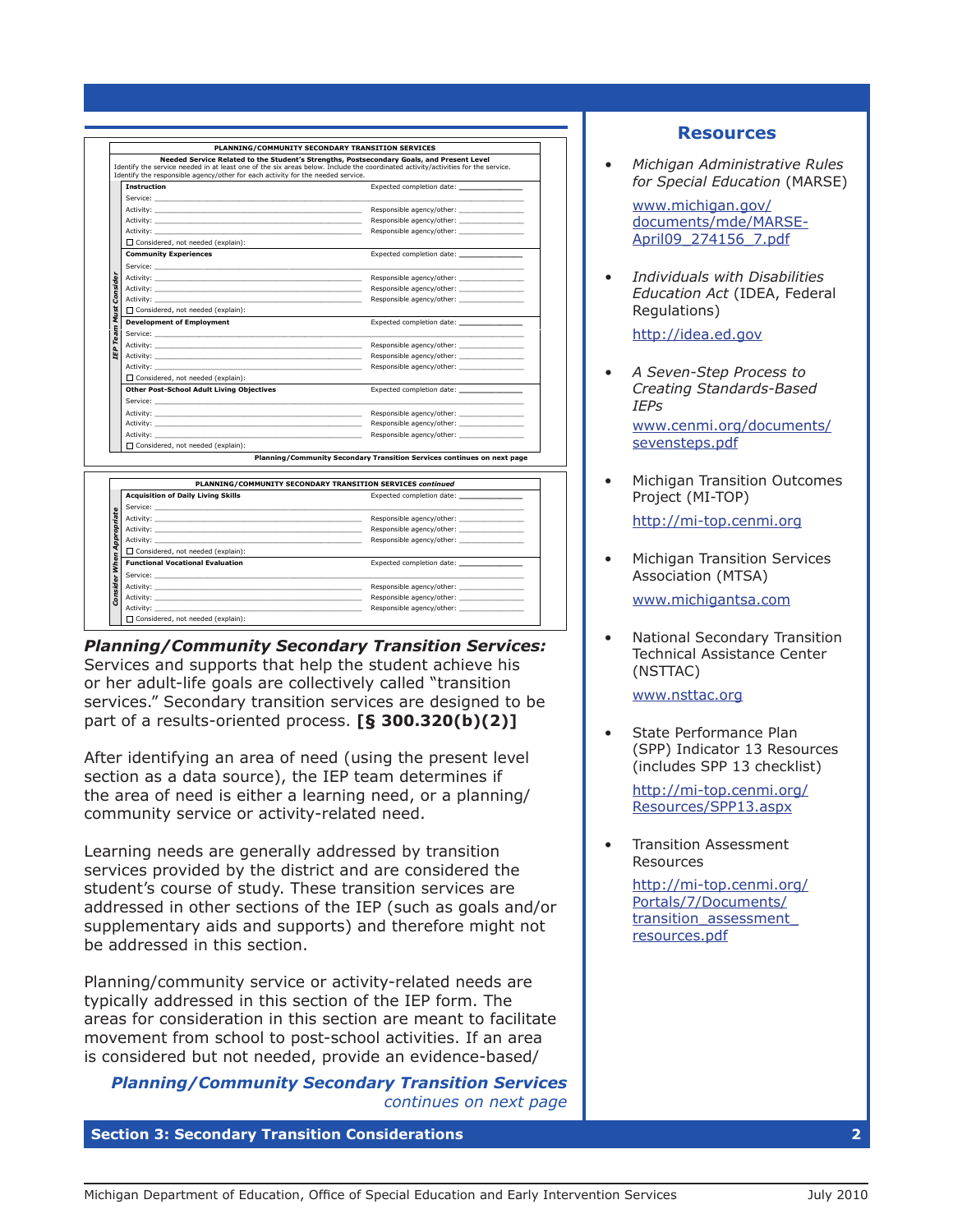data-based reason that is consistent with the present level section.

**Remember:** Any community agency "likely to provide or pay for services" must be invited, with parent consent, to the IEP team meeting. If the agency fails to attend the IEP team meeting, the district must provide information about that service and assist the student in procuring the service. **[§ 300.321(b)(3)]**

| THE COURSE OF STUDY TRANSITION SERVICE                                                                                                                                                                                                                                                                                                                                                                 |  |  |  |
|--------------------------------------------------------------------------------------------------------------------------------------------------------------------------------------------------------------------------------------------------------------------------------------------------------------------------------------------------------------------------------------------------------|--|--|--|
| Indicate how the student's course of study aligns with the postsecondary goals (check one):                                                                                                                                                                                                                                                                                                            |  |  |  |
| Michigan Merit Curriculum (MMC) leading to a high school diploma (effective for students who entered 8th grade in<br>$\mathbf{L}$<br>2006-2007 school year or later).<br>MMC modification using Personal Curriculum on file: $\Box$ Yes $\Box$ No<br>Curriculum leading to a high school diploma (effective for students who entered 8th grade prior to the 2006-2007<br>$\mathbf{L}$<br>school year). |  |  |  |
| □ Course of study leading to:                                                                                                                                                                                                                                                                                                                                                                          |  |  |  |
| Anticipated graduation or completion date:                                                                                                                                                                                                                                                                                                                                                             |  |  |  |
|                                                                                                                                                                                                                                                                                                                                                                                                        |  |  |  |

*Course of Study:* Course of study is a secondary transition service. This service in conjunction with other secondary transition services is designed to help the student achieve his or her postsecondary goals. Secondary transition services are to be considered and aligned with the direction and outcome of the course of study. Document if the student is on track to receive a high school diploma. Additionally, if the student will receive a high school diploma, document if the student has a personal curriculum on file.

If the student is not on track to receive a high school diploma, identify what the outcome of the student's education will yield by filling in the blank for a course of study. An IEP team may indicate, for example, a certificate of attendance, a certificate of completion, or simply an exit from school. Keep in mind, Michigan has only one curriculum and therefore only recognizes graduation with a diploma.

#### **Section 3: Secondary Transition Considerations 3**